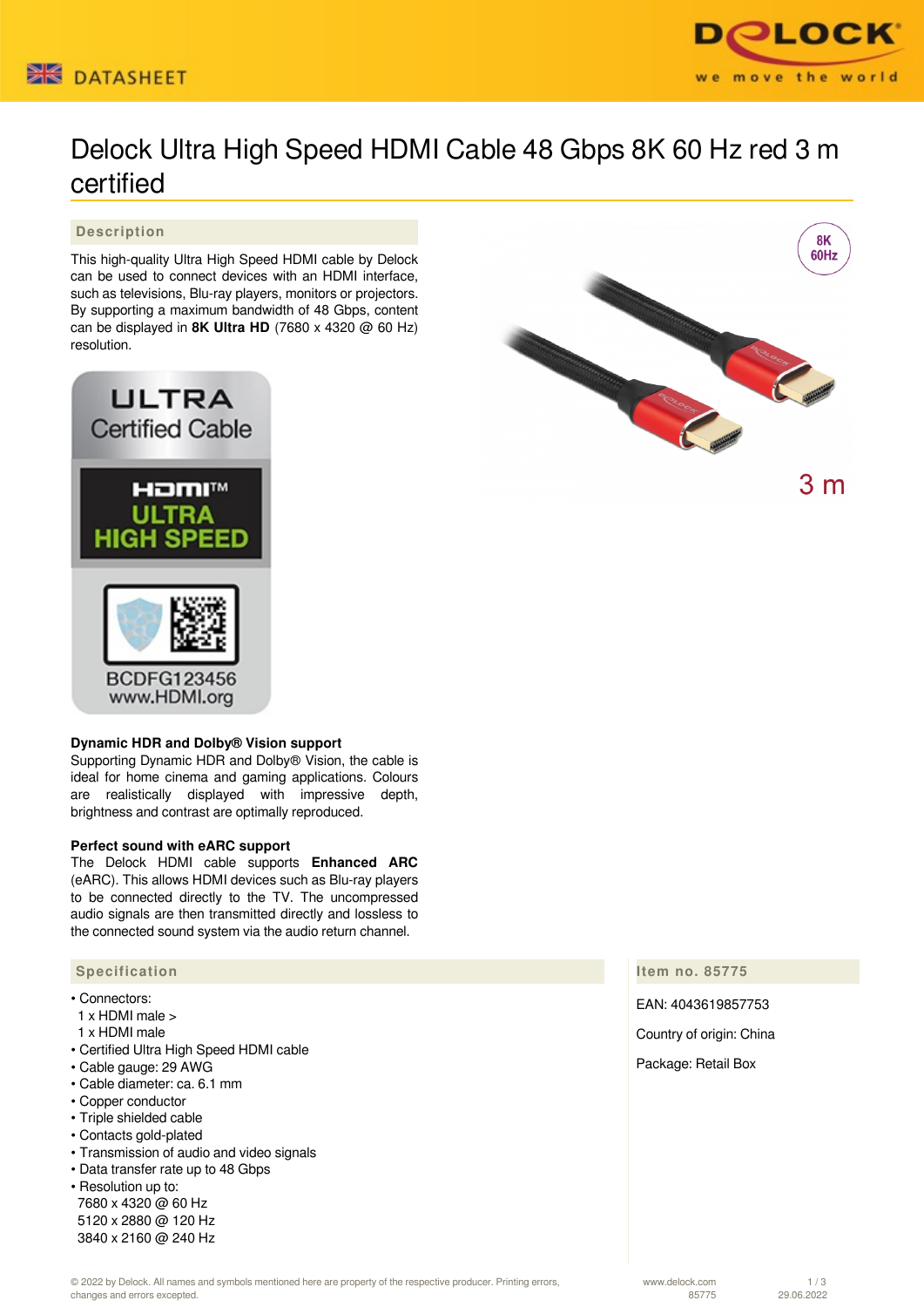



(depending on the system and the connected hardware)

- 3D support: up to 3840 x 2160 @ 120 Hz (depending on the system and the connected hardware)
- Supports the 21:9 cinema aspect ratio
- Supports 1080p HFR (High Frame Rate) 3D
- Supports colour sampling in 4:4:4, 4:2:2 and 4:2:0 format
- Supports Display Stream Compression 1.2 (DSC)
- Supports Dolby® Vision
- Supports Dynamic HDR
- Supports HDCP 1.4 and 2.2
- Supports Game Mode VRR
- Supports eARC
- Up to 32 audio channels for speakers
- Up to 1536 kHz audio sampling rate
- Supports Dolby® TrueHD and DTS-HD Master Audio™
- Supports dynamic adjustment of lip synchronicity for
- audio / video delays • Supports CEC 2.0 control commands
- Colour: red
- Length incl. connectors: ca. 3 m

 **System requirements**

• A free HDMI interface

 **Package content**

• Ultra High Speed HDMI cable

 **Images**